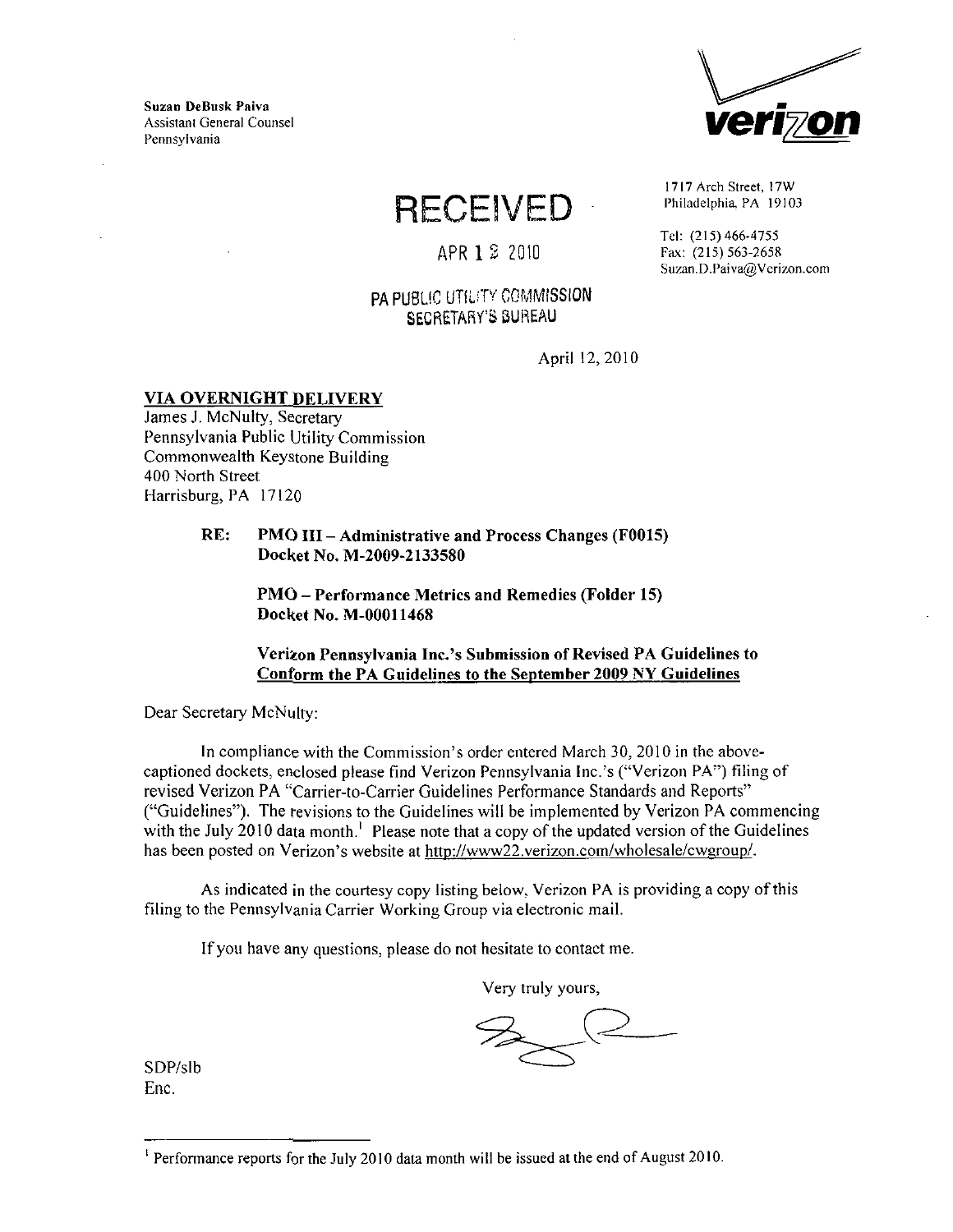Via Fed Ex Delivery cc: Louise Fink Smith, Law Bureau Joseph Witmer, Law Bureau Dale Kirkwood, Bureau of Fixed Utility Services Cheryl Walker Davis, Director, Office of Special Assistants John Simms, Director, Office of Trial Staff Steven Gray, Office of Small Business Advocate Christy Appleby, Office of Consumer Advocate

Via Electronic Mail

 $\frac{1}{2}$ 

cc: Pennsylvania Carrier Working Group

RECEIVED

APR 1 2 2010<br>PA PUBLIC UTILITY COMMISSION SECRETARY'S BUREAU

 $\ddot{\phantom{0}}$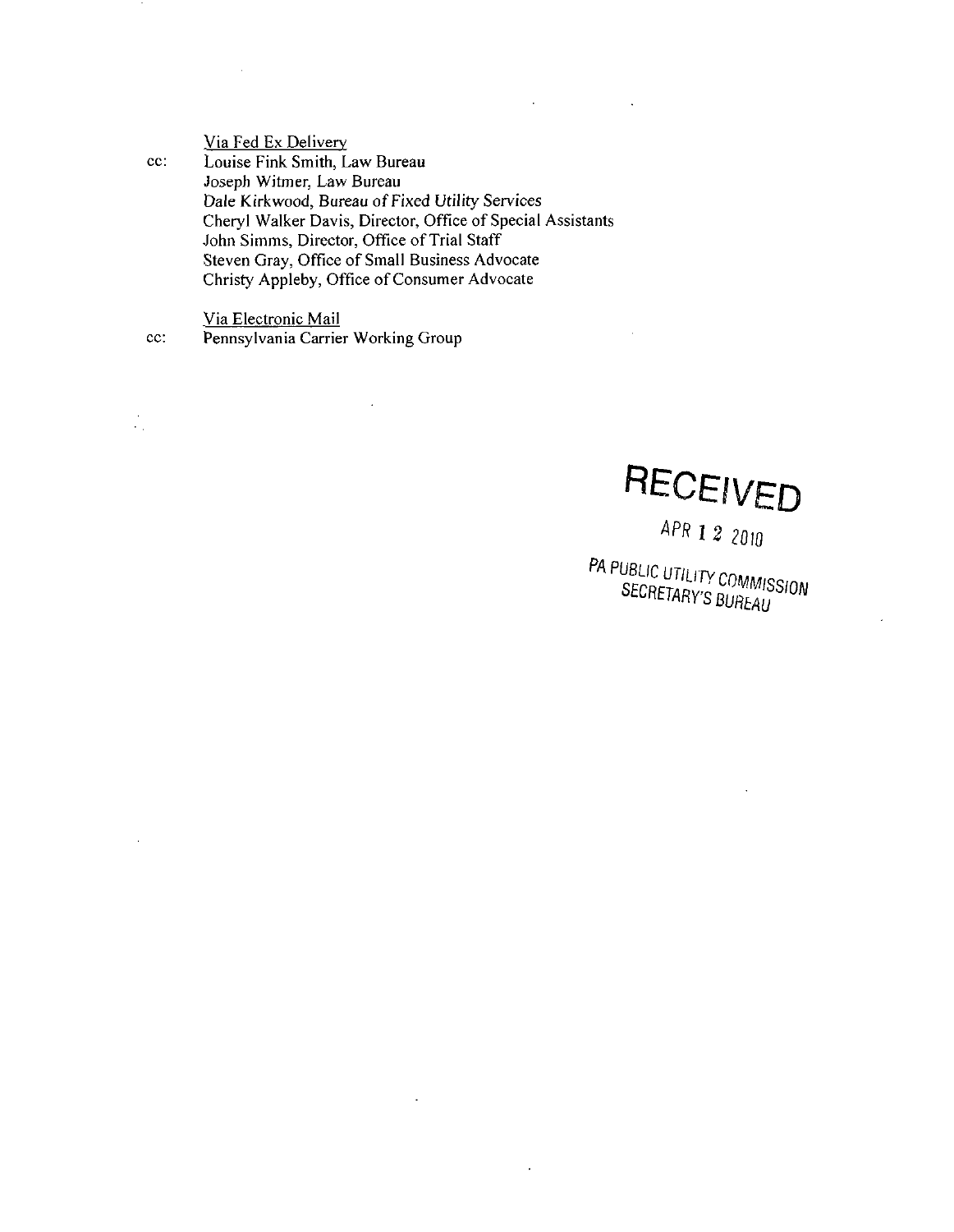

# FEDEX SHIPPING LABEL

#### Legal Terms and Conditions

Tendering packages by using this system constitutes your agreement to the service conditions for the transportation of your shipments as found in the applicable FedEx Service Guide, available upon request. FedEx will not be responsible for any claim in excess of the applicable declared value, whether the result of loss, damage, delay, non-delivery, misdelivery, or misinformation, unless you declare a higher value, pay an additional charge, document your actual loss and file a timely claim. Limitations found in the applicable FedEx Service Guide apply. Your right to recover from FedEx for any loss, including intrinsic value of the package, loss of sales, income interest, profit, attorney's fees, costs, and other forms of damage whether direct, incidental, consequential, or special is limited to the greater of \$100 or the authorized declared value. Recovery cannot exceed actual documented loss. Maximum for items of extraordinary value is \$500, e.g. jewelry, precious metals, negotiable instruments and other items listed in our Service Guide. Written claims must be filed within strict time limits, see applicable FedEx Service Guide. FedEx will not be liable for loss or damage to prohibited items in any event or for your acts or omissions, including, without limitation, improper or insufficient packaging, securing, marking or addressing, or the acts or omissions ofthe recipient or anyone else with an interest in the package. See the applicable FedEx Service Guide for complete terms and conditions. To obtain information regarding how to file a claim or to obtain a Service Guide, please call 1-800-GO-FEDEX (1-800-463-3339).